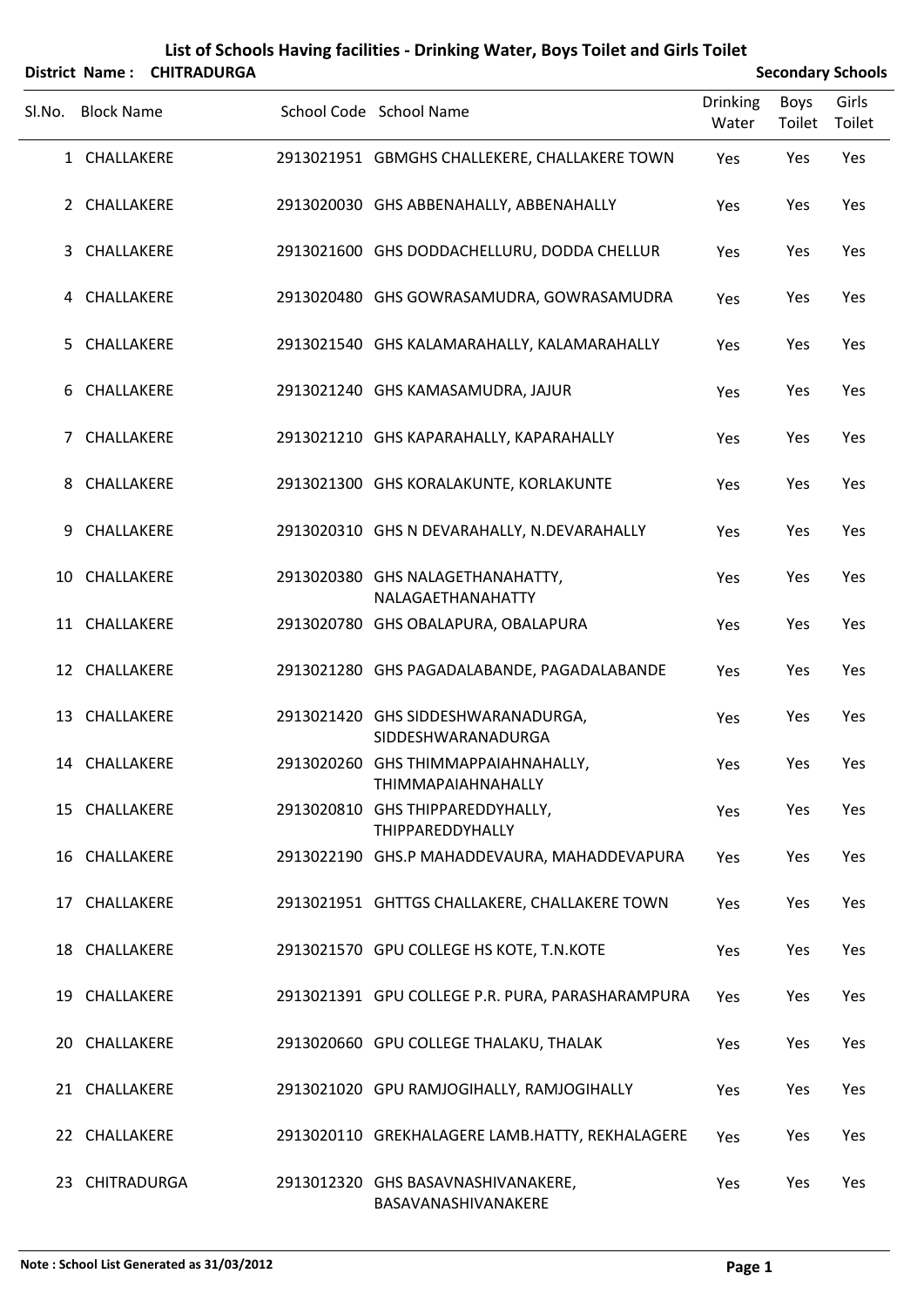|        |                   | District Name: CHITRADURGA |                                                                          |                          | <b>Secondary Schools</b> |                 |
|--------|-------------------|----------------------------|--------------------------------------------------------------------------|--------------------------|--------------------------|-----------------|
| Sl.No. | <b>Block Name</b> |                            | School Code School Name                                                  | <b>Drinking</b><br>Water | Boys<br>Toilet           | Girls<br>Toilet |
|        | 24 CHITRADURGA    |                            | 2913012260 GHS CHAVALIHALLI.G.HATTI, CHAVALIHALLI<br><b>GOLLARAHATTI</b> | Yes                      | Yes                      | Yes             |
|        | 25 CHITRADURGA    |                            | 2913012410 GHS KOLAHAL, KOLAHALA                                         | Yes                      | Yes                      | Yes             |
|        | 26 CHITRADURGA    |                            | 2913011180 GHS KURUBANAHALLI, KURABARAHALLY                              | Yes                      | Yes                      | Yes             |
|        | 27 CHITRADURGA    |                            | 2913010550 GOVT HS G.R.HALLI,<br>GUDDADARANGVANAHALLY                    | Yes                      | Yes                      | Yes             |
|        | 28 CHITRADURGA    |                            | 2913012490 GOVT HS LAKSHMISAGARA, LAKSHMISAGAR                           | Yes                      | Yes                      | Yes             |
|        | 29 CHITRADURGA    |                            | 2913013032 GOVT PU COLLEGE GIRLS, CHITRADURGA CITY                       | Yes                      | Yes                      | Yes             |
|        | 30 CHITRADURGA    |                            | 2913010210 GOVT PU COLLEGE YELLAGODU, YELLAGODU                          | Yes                      | Yes                      | Yes             |
|        | 31 CHITRADURGA    |                            | 2913012980 GOVT. COMP.HS ALAGATTA, ALAGATTA                              | Yes                      | Yes                      | Yes             |
|        | 32 CHITRADURGA    |                            | 2913013032 GOVT. HS KOTE, CHITRADURGA CITY                               | Yes                      | Yes                      | Yes             |
|        | 33 CHITRADURGA    |                            | 2913010440 GOVT. P.U. COLLEGE, C.G. HALLI,<br>CHIKKGONDANAHALLY          | Yes                      | Yes                      | Yes             |
|        | 34 CHITRADURGA    |                            | 2913010270 GOVT.COMP.HS MUDDAPURA, MUDDAPUR                              | Yes                      | Yes                      | Yes             |
|        | 35 CHITRADURGA    |                            | 2913012990 GOVT.COMP.HS<br>VADDAARASIDDAWANAHALLI,                       | Yes                      | Yes                      | Yes             |
|        | 36 CHITRADURGA    |                            | 2913011330 GOVT.H.S.KADABANAKATTE,<br>KADABANAKATTE                      | Yes                      | Yes                      | Yes             |
|        | 37 CHITRADURGA    |                            | 2913011400 GOVT.H.S.KUNABEVU, KONABEVU                                   | Yes                      | Yes                      | Yes             |
|        | 38 CHITRADURGA    |                            | 2913010830 GOVT.HS D.S.HALLI, D.S.HALLY                                  | Yes                      | Yes                      | Yes             |
|        | 39 CHITRADURGA    |                            | 2913010360 GOVT.HS HIREKABBIGEE G.HATTI,<br>HIREKABBIGERE GOLLERHATTI    | Yes                      | Yes                      | Yes             |
|        | 40 CHITRADURGA    |                            | 2913010960 GOVT.HS JC.HALLI, JODI CHIKKENAHALLY                          | Yes                      | Yes                      | Yes             |
|        | 41 CHITRADURGA    |                            | 2913010900 GOVT.HS JN KOTE, J.N.KOTE                                     | Yes                      | Yes                      | Yes             |
|        | 42 CHITRADURGA    |                            | 2913013020 GOVT.HS. AGASANAKALLU, AGASANAKALLU                           | Yes                      | Yes                      | Yes             |
|        | 43 CHITRADURGA    |                            | 2913011660 GOVT.HS.INALLI KURUBARAHATTI,<br><b>INALAKURABARAHATTI</b>    | Yes                      | Yes                      | Yes             |
|        | 44 CHITRADURGA    |                            | 2913011320 GOVT.JU COLLEGE THURUVANURU,<br>THURUVANURU                   | Yes                      | Yes                      | Yes             |
|        | 45 CHITRADURGA    |                            | 2913013032 GOVT.PU COLLEGE BOYS, CHITRADURGA CITY                        | Yes                      | Yes                      | Yes             |
|        | 46 CHITRADURGA    |                            | 2913010010 GOVT.PU.COLLEGE ANNEHAL JA.HATTI,<br>ANNEHAL                  | Yes                      | Yes                      | Yes             |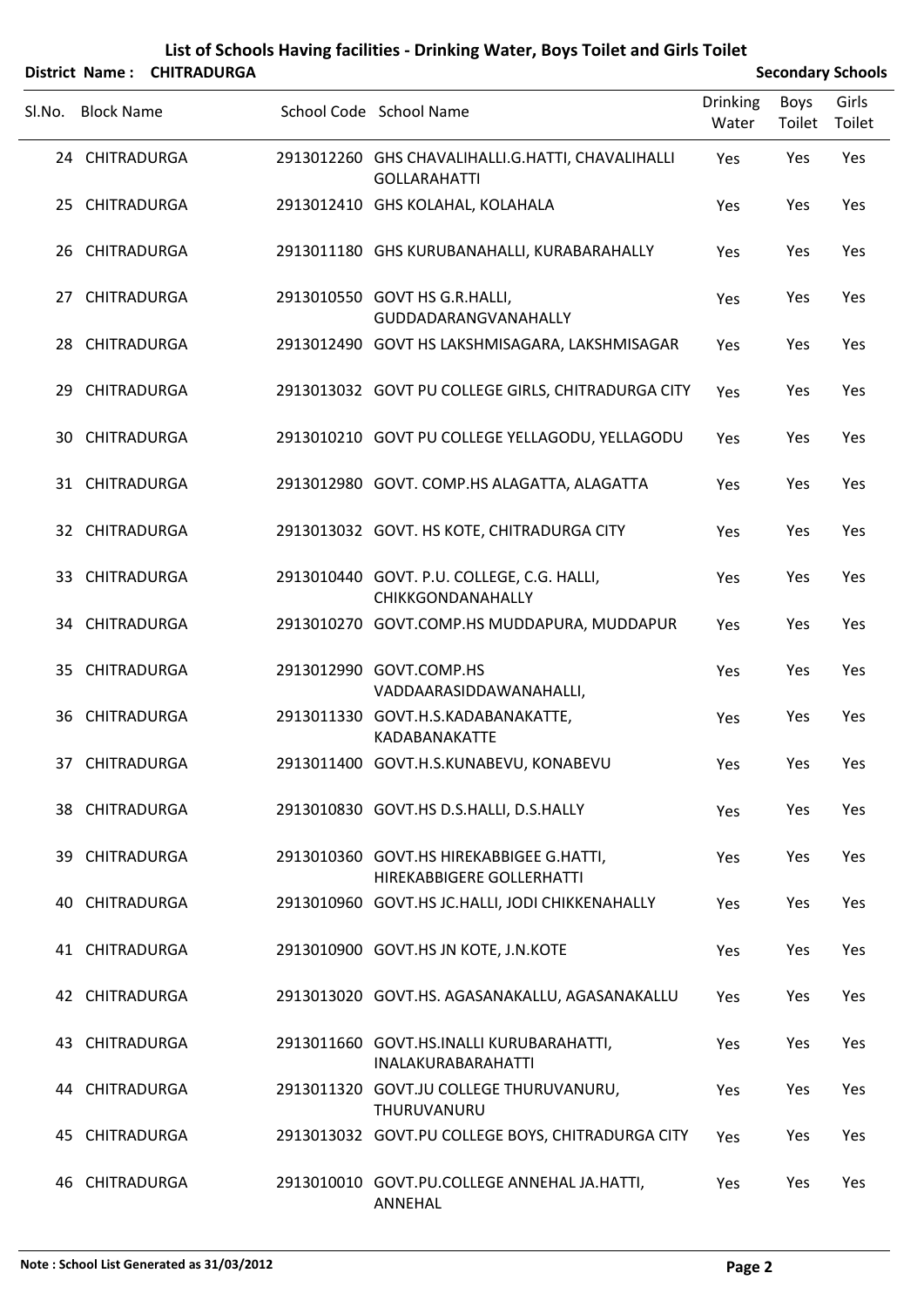|        |                   | District Name: CHITRADURGA |                                                             |                          | <b>Secondary Schools</b> |                 |
|--------|-------------------|----------------------------|-------------------------------------------------------------|--------------------------|--------------------------|-----------------|
| Sl.No. | <b>Block Name</b> |                            | School Code School Name                                     | <b>Drinking</b><br>Water | Boys<br>Toilet           | Girls<br>Toilet |
|        | 47 CHITRADURGA    |                            | 2913013034 GUHS NEAR BEO OFFICE, CHITRADURGA CITY           | Yes                      | Yes                      | Yes             |
|        | 48 HIRIYUR        |                            | 2913030050 GOVT HS. MD.KOTE, MADAKARINAIKANA<br><b>KOTE</b> | Yes                      | Yes                      | Yes             |
|        | 49 HIRIYUR        |                            | 2913031471 G H S PILAJANAHALLI, YELLADAKERE                 | Yes                      | Yes                      | Yes             |
|        | 50 HIRIYUR        |                            | 2913030650 G J.C. HARIYABBE, HARIYABBE                      | Yes                      | Yes                      | Yes             |
|        | 51 HIRIYUR        |                            | 2913030770 G.H.S KODIHALLI, KODIHALLI                       | Yes                      | Yes                      | Yes             |
|        | 52 HIRIYUR        |                            | 2913030500 G.HS.AMBALAGERE, AMBALAGERE                      | Yes                      | Yes                      | Yes             |
|        | 53 HIRIYUR        |                            | 2913031420 GHS KARIYALA, KARIYALA                           | Yes                      | Yes                      | Yes             |
|        | 54 HIRIYUR        |                            | 2913031130 GHS ALUR, ALUR                                   | Yes                      | Yes                      | Yes             |
|        | 55 HIRIYUR        |                            | 2913030380 GHS BEERENAHALLI, BEERENAHALLI                   | Yes                      | Yes                      | Yes             |
|        | 56 HIRIYUR        |                            | 2913031930 GHS BETHRU PALYA, BETHRU PALYA                   | Yes                      | Yes                      | Yes             |
|        | 57 HIRIYUR        |                            | 2913030190 GHS BHARAMAPURA, BHARAMAPURA                     | Yes                      | Yes                      | Yes             |
|        | 58 HIRIYUR        |                            | 2913030010 GHS C.S HALLI, CHIKKASIDDAVVANAHALLI             | Yes                      | Yes                      | Yes             |
|        | 59 HIRIYUR        |                            | 2913031440 GHS DINDAVARA, DINDAVARA                         | Yes                      | Yes                      | Yes             |
|        | 60 HIRIYUR        |                            | 2913030400 GHS G.N.HALLI, GANNAYAKANAHALLI                  | Yes                      | Yes                      | Yes             |
|        | 61 HIRIYUR        |                            | 2913031350 GHS GOWDANAHALLI, GOWDANAHALLI                   | Yes                      | Yes                      | Yes             |
|        | 62 HIRIYUR        |                            | 2913030420 GHS HEMADALA, HEMADALA                           | Yes                      | Yes                      | Yes             |
|        | 63 HIRIYUR        |                            | 2913030830 GHS IKKANUR, IKKANUR                             | Yes                      | Yes                      | Yes             |
|        | 64 HIRIYUR        |                            | 2913031250 GHS K.R.HALLI, KASTURIRANGAPPENAHALLI            | Yes                      | Yes                      | Yes             |
|        | 65 HIRIYUR        |                            | 2913030600 GHS KHANDENAHALLI, KHANDENAHALLI                 | Yes                      | Yes                      | Yes             |
|        | 66 HIRIYUR        |                            | 2913030040 GHS MARADIHALLI, MARADIHALLI                     | Yes                      | Yes                      | Yes             |
|        | 67 HIRIYUR        |                            | 2913030920 GHS MASKAL, MASKAL                               | Yes                      | Yes                      | Yes             |
|        | 68 HIRIYUR        |                            | 2913030020 GHS PALAVVANAHALLI, PALAVVANAHALLI               | Yes                      | Yes                      | Yes             |
|        | 69 HIRIYUR        |                            | 2913031530 GHS PILALI, PILALI                               | Yes                      | Yes                      | Yes             |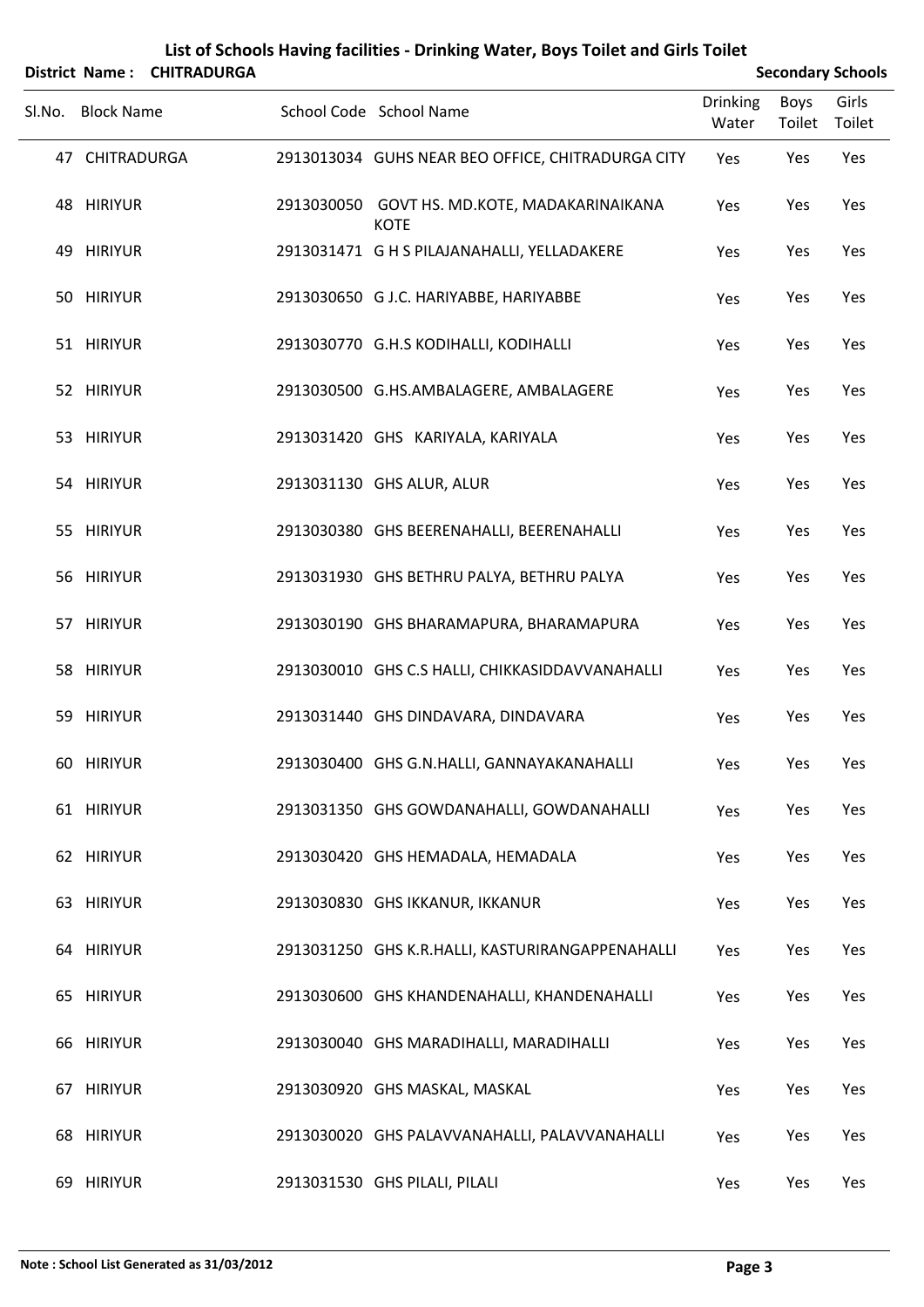|        | <b>District Name:</b> | <b>CHITRADURGA</b> |                                                             | <b>Secondary Schools</b> |                       |                 |  |
|--------|-----------------------|--------------------|-------------------------------------------------------------|--------------------------|-----------------------|-----------------|--|
| SI.No. | <b>Block Name</b>     |                    | School Code School Name                                     | <b>Drinking</b><br>Water | <b>Boys</b><br>Toilet | Girls<br>Toilet |  |
|        | 70 HIRIYUR            |                    | 2913030730 GHS V.K GUDDA, VENUKALGUDDA                      | Yes                      | Yes                   | Yes             |  |
|        | 71 HIRIYUR            |                    | 2913031950 GHS VASANTHANAGAR, VASANTHNAGAR                  | Yes                      | Yes                   | Yes             |  |
|        | 72 HIRIYUR            |                    | 2913031900 GOVT PU COLLEGE HOSAYALANADU, HOSA<br>YALANADU   | Yes                      | Yes                   | Yes             |  |
|        | 73 HIRIYUR            |                    | 2913031411 GOVT PU COLLEGE J.G.HALLI,<br>JAVANAGONDANAHALLI | Yes                      | Yes                   | Yes             |  |
|        | 74 HIRIYUR            |                    | 2913031583 GOVT PU COLLEGE, HIRIYUR TOWN                    | Yes                      | Yes                   | Yes             |  |
|        | 75 HIRIYUR            |                    | 2913031010 GOVT PU COLLEGE, VANIVILASAPURA                  | Yes                      | Yes                   | Yes             |  |
|        | 76 HIRIYUR            |                    | 2913030120 GOVT PU COLLEGE, YARABALLI                       | Yes                      | Yes                   | Yes             |  |
|        | 77 HIRIYUR            |                    | 2913030700 GPU COLLEGE DEVARAKOTE, DEVARAKOTTA              | Yes                      | Yes                   | Yes             |  |
|        | 78 HOLALKERE          |                    | 2913042200 GHS AVINAHATTI, AVINAHATTI                       | Yes                      | Yes                   | Yes             |  |
|        | 79 HOLALKERE          |                    | 2913040010 GHS CHIKKANDAVADI, CHIKKANDAVADI                 | Yes                      | Yes                   | Yes             |  |
|        | 80 HOLALKERE          |                    | 2913041860 GHS GHATTEHOSAHALLI, GHATTEHOSAHALLI             | Yes                      | Yes                   | Yes             |  |
|        | 81 HOLALKERE          |                    | 2913040390 GHS GUNDERI, GUNDERI                             | Yes                      | Yes                   | Yes             |  |
|        | 82 HOLALKERE          |                    | 2913041090 GHS HIREKANDAVADI, HIREKANDAVADI                 | Yes                      | Yes                   | Yes             |  |
|        | 83 HOLALKERE          |                    | 2913041290 GHS HIREYAMMIGANUR, HIREYAMMIGANUR               | Yes                      | Yes                   | Yes             |  |
|        | 84 HOLALKERE          |                    | 2913041250 GHS KODAGAVALLI HATTI, KODAGAVALLI               | Yes                      | Yes                   | Yes             |  |
|        | 85 HOLALKERE          |                    | 2913041620 GHS MADDERU, MADDERU                             | Yes                      | Yes                   | Yes             |  |
|        | 86 HOLALKERE          |                    | 2913042400 GHS THEKALAVATTI, THEKALAVATTI                   | Yes                      | Yes                   | Yes             |  |
|        | 87 HOLALKERE          |                    | 2913040271 GOVT MMPU COLLEGE HOLALKERE,<br><b>HOLALKERE</b> | Yes                      | Yes                   | Yes             |  |
|        | 88 HOLALKERE          |                    | 2913041950 GOVT PU COLLEGE UP HALLI,<br>UPPARIGENAHALLI     | Yes                      | Yes                   | Yes             |  |
|        | 89 HOLALKERE          |                    | 2913041430 GPUC KASHIPURA, KASHIPURA                        | Yes                      | Yes                   | Yes             |  |
|        | 90 HOLALKERE          |                    | 2913042010 GPUC NG HALLI, N.G.HALLI                         | Yes                      | Yes                   | Yes             |  |
|        | 91 HOSADURGA          |                    | 2913052500 G.H.S NAGATHIHALLI, NAGATHIHALLI                 | Yes                      | Yes                   | Yes             |  |
|        | 92 HOSADURGA          |                    | 2913052180 G.H.S THANDAGE, THANDAGE                         | Yes                      | Yes                   | Yes             |  |